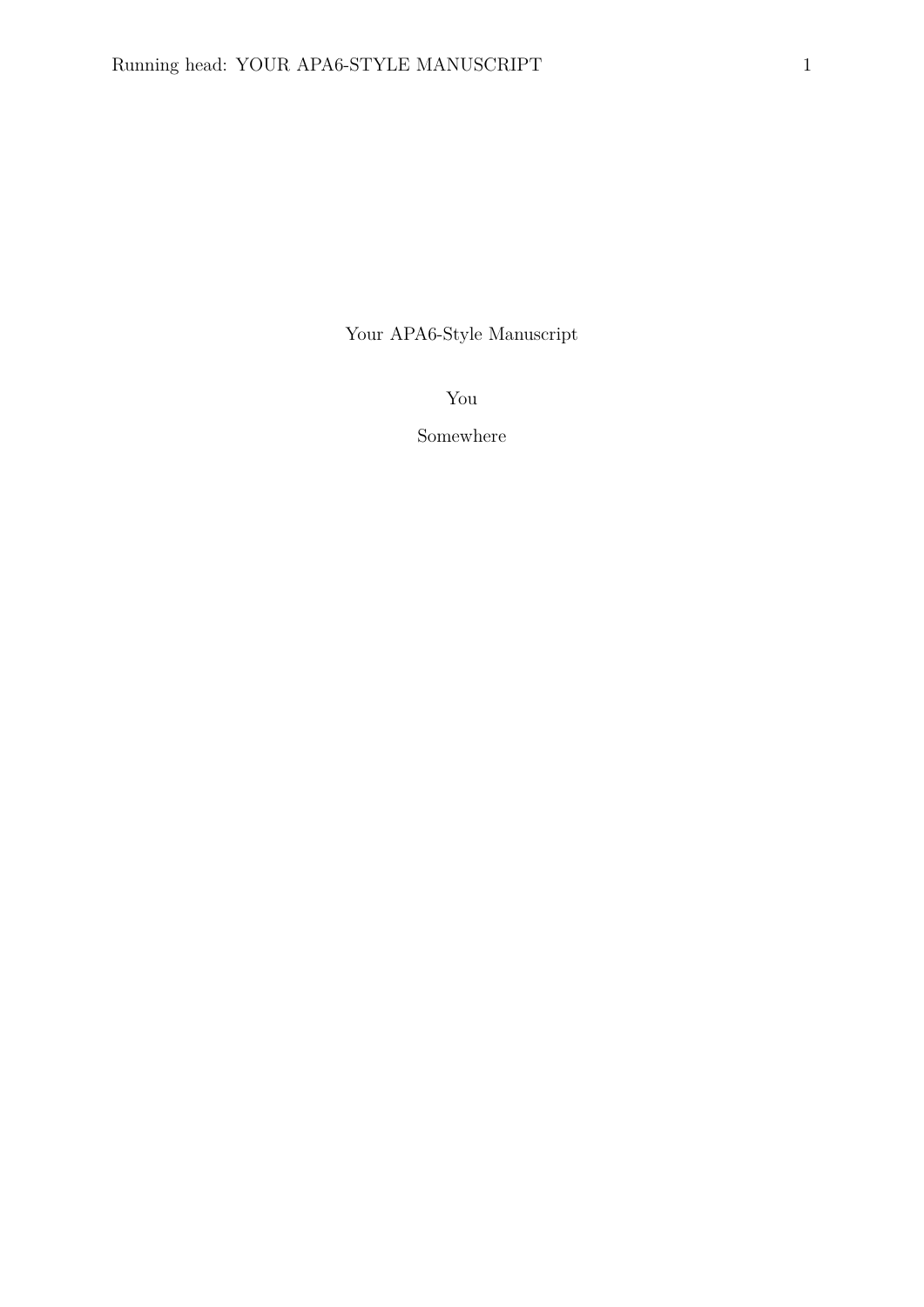# Abstract

Your abstract here.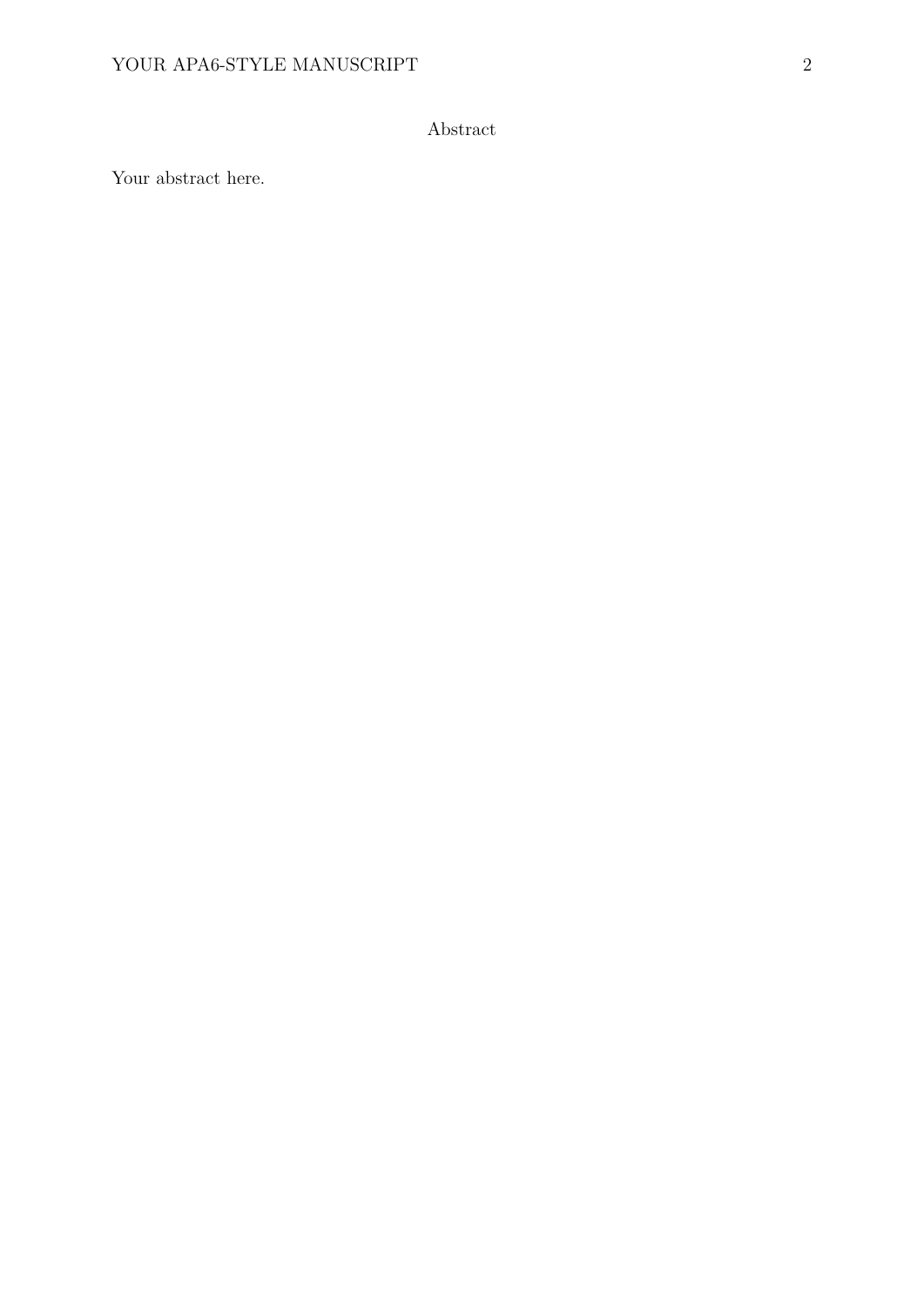#### Your APA6-Style Manuscript

#### **Introduction**

Your introduction goes here! Some examples of commonly used commands and features are listed below, to help you get started.

If you have a question, please use the support box in the bottom right of the screen to get in touch.

#### **Some LATEX Examples**

#### **Sections**

Use section and subsection commands to organize your document. LAT<sub>EX</sub> handles all the formatting and numbering automatically. Use ref and label commands for cross-references.

#### **Comments**

You can add inline TODO comments with the todonotes package, like this: This is an inline comment.

#### **References**

LaTeX automatically generates a bibliography in the APA style from your .bib file. The citep command generates a formatted citation in parentheses (Lamport, 1986). The cite command generates one without parentheses. LaTeX was first discovered by Lamport (1986).

#### **Tables and Figures**

Use the table and tabular commands for basic tables — see Table 1, for example. You can upload a figure (JPEG, PNG or PDF) using the files menu. To include it in your document, use the includegraphics command as in the code for Figure 1 below.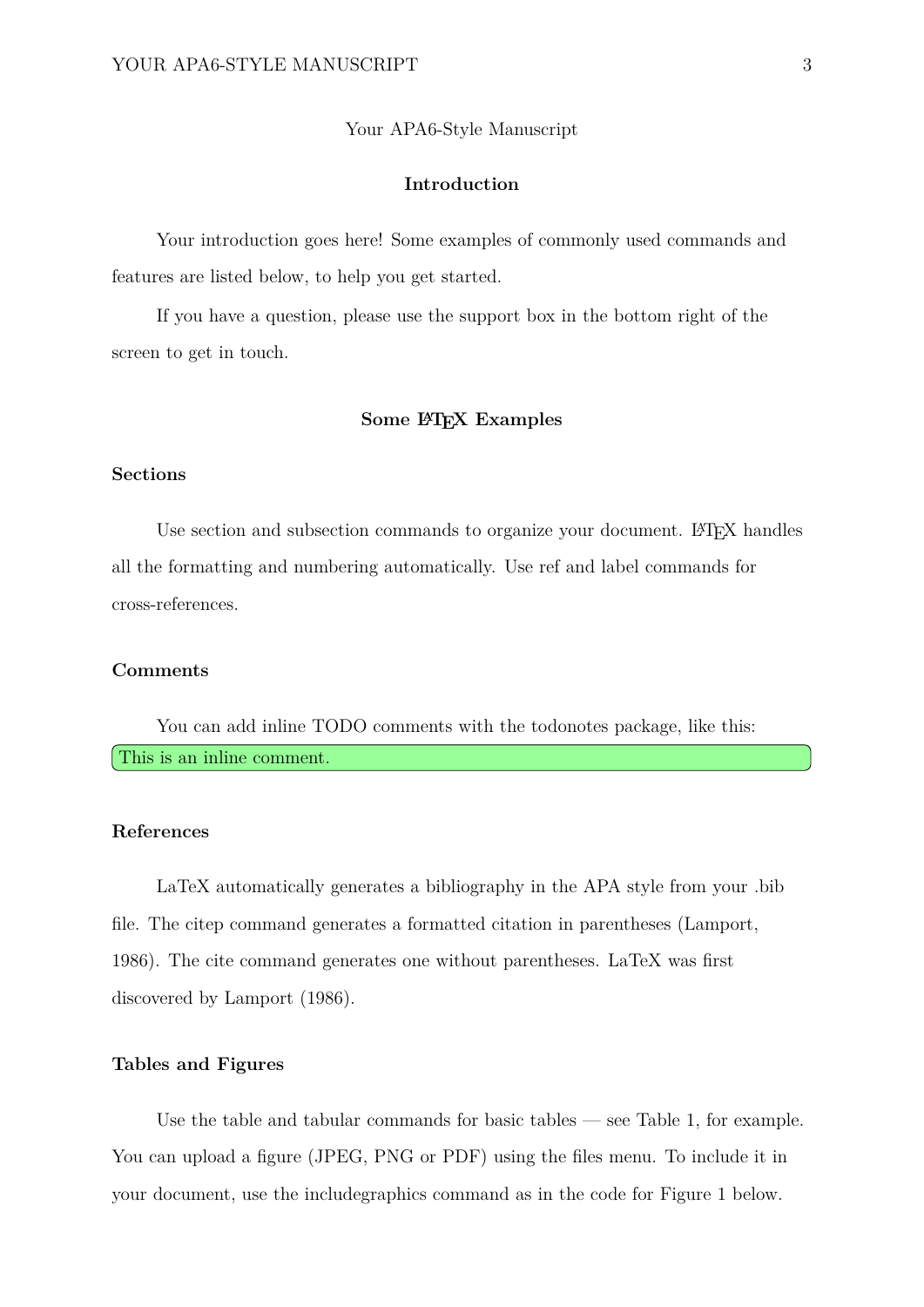### **Mathematics**

LATEX is great at typesetting mathematics. Let  $X_1, X_2, \ldots, X_n$  be a sequence of independent and identically distributed random variables with  $E[X_i] = \mu$  and  $Var[X_i] = \sigma^2 < \infty$ , and let

$$
S_n = \frac{X_1 + X_2 + \dots + X_n}{n} = \frac{1}{n} \sum_{i=1}^{n} X_i
$$

denote their mean. Then as *n* approaches infinity, the random variables  $\sqrt{n}(S_n - \mu)$ converge in distribution to a normal  $\mathcal{N}(0, \sigma^2)$ .

#### **Lists**

You can make lists with automatic numbering ...

- 1. Like this,
- 2. and like this.

. . . or bullet points . . .

- Like this,
- and like this.

We hope you find writeLATEX useful, and please let us know if you have any feedback using the help menu above.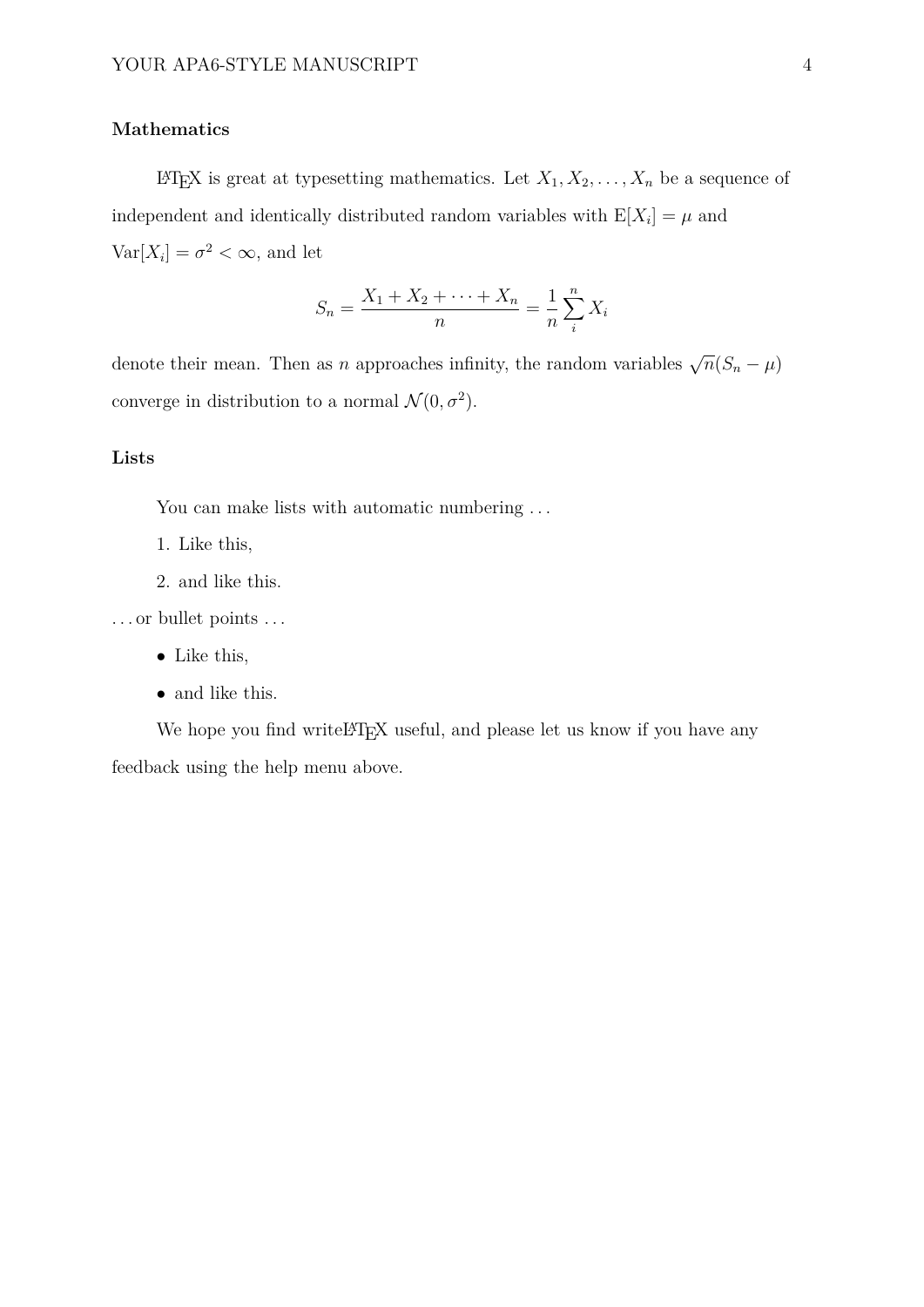## References

Lamport, L. A. (1986, July). The gnats and gnus document preparation system. *G-Animal's Journal*, *41* (7), 73+.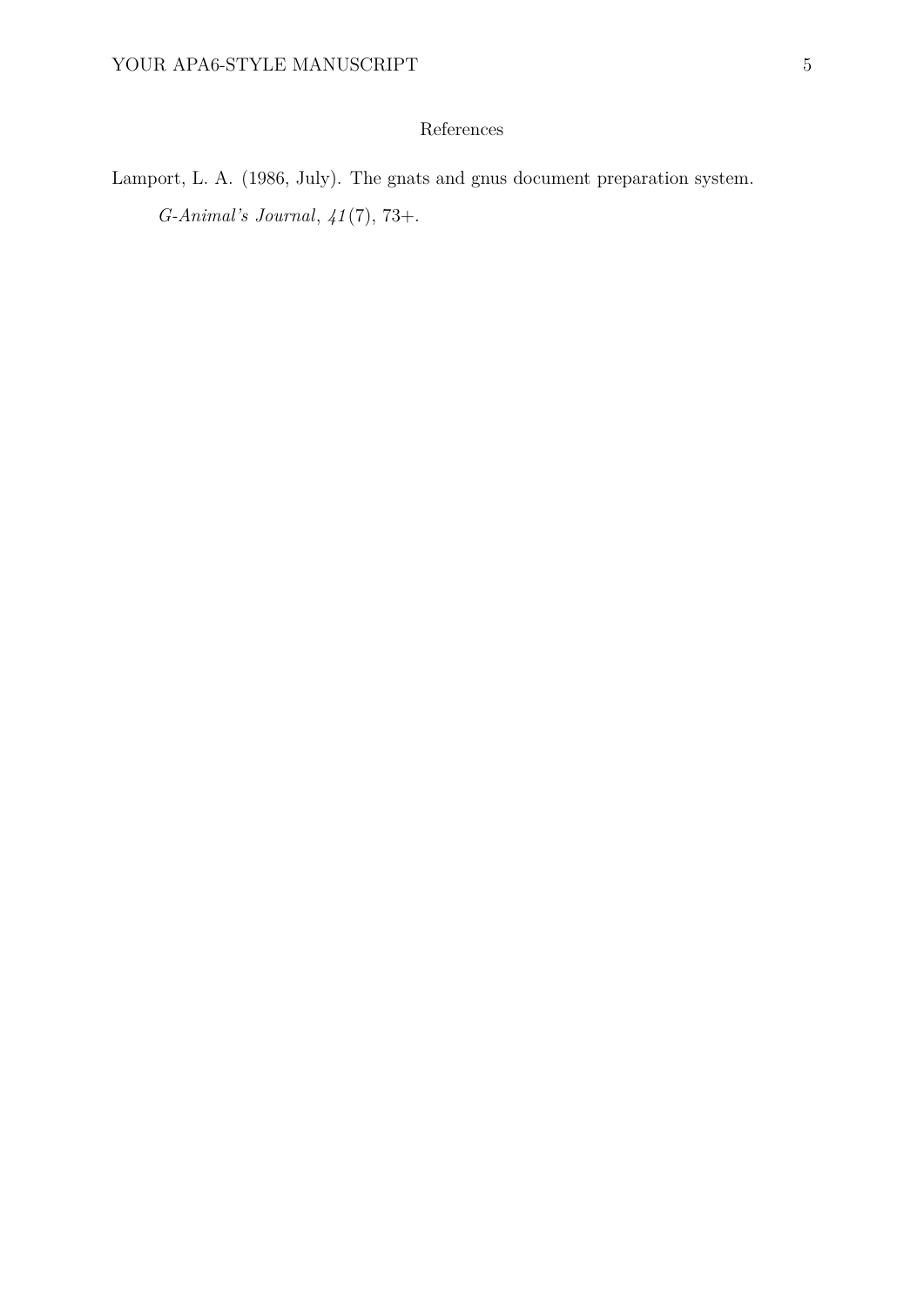| Item    | Quantity |
|---------|----------|
| Widgets | 49.      |
| Gadgets | 13       |

Table 1

*An example table.*